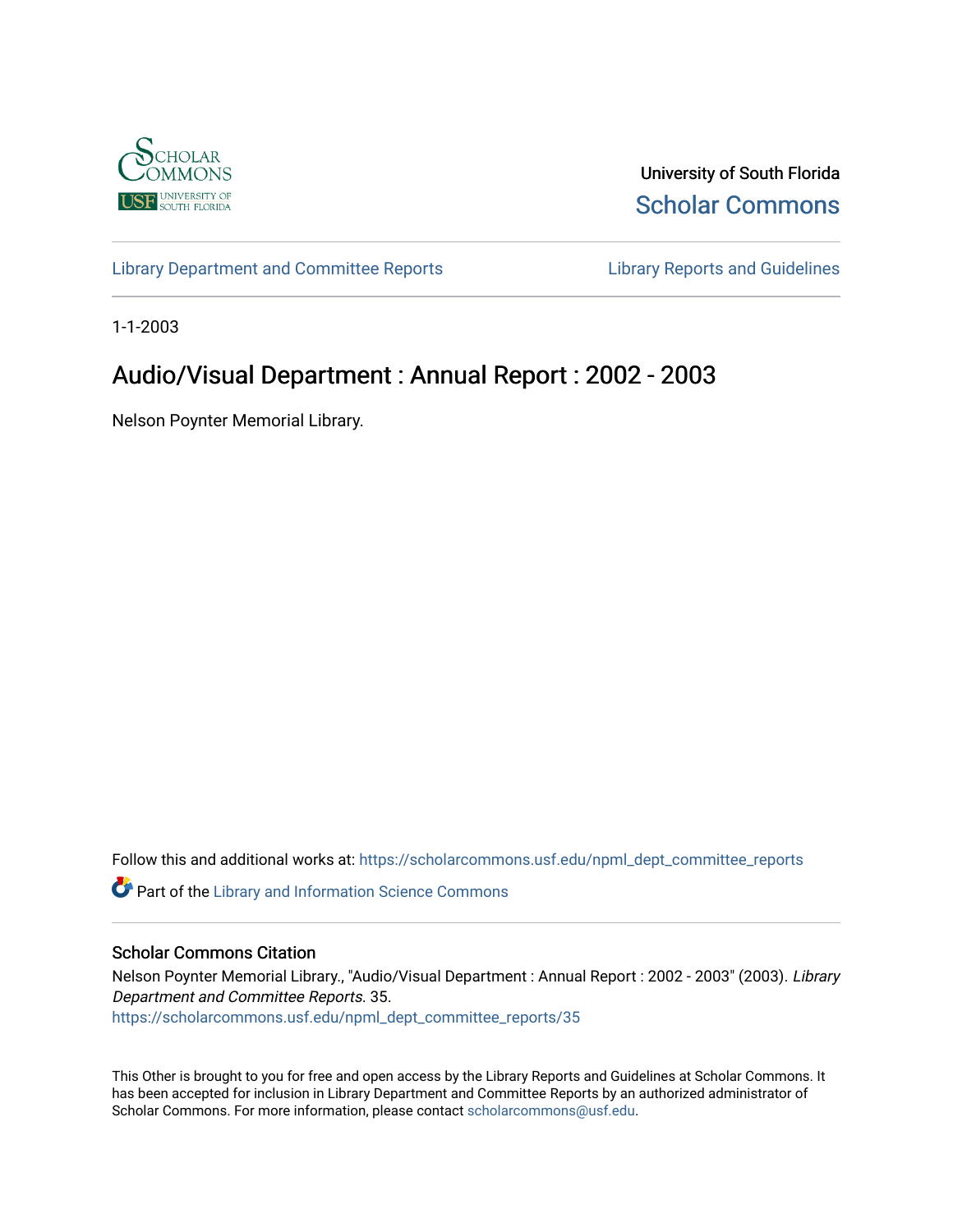# **Media Services Department Annual Report Academic Year 2002-2003**

Gerald A. Notaro, Media Librarian

## *Statistics*

## **Space and Size**

The Library's 7500 sq. ft. Media Center has a large array of media and distance education technologies. A new Digital Audio-Visual Center is now available for the USF community to develop multimedia packages for teaching, learning, and research. A broadcast studio and production center receives and sends conferences, receives USF credit classes, etc. using ITFS technology, satellite uplink and downlink, and Pictel. During broadcasts, all forms of sound and image learning resources are exchanged via Elmos, computers, slides, overhead transparencies, videotape, DVD, and audio. The Media Center also has 6 large and small group listening and viewing rooms for all audio and video formats, a graphics lab, a studio and control room, production room, dubbing and archive room, storage and repair rooms, and an IMC that seats 44. It also provides for duplication of copyright compliant learning resources.

#### **Deliveries and set ups**

| 2002-2003 | 2801 |
|-----------|------|
| 2001-2002 | 2263 |

### **Distance Learning**

2002– 2003 49 classes, 17 studio broadcasts, 72 video and teleconferences

#### 2001-2002

22 classes, 16 studio broadcasts, 54 video and teleconferences

As more equipment is purchased for each room, there is less need for deliveries. Use of equipment, though, rises. Each classroom is minimally equipped with large screen monitor, VCR, computer, overhead projector, and screen. Others have data projection. Other frequently used equipment are slide projectors, digital still cameras, digital video cameras, camcorders, and cd players. The AV Department also provides for other on and off campus events and presentations, such as recording lectures, graduations, etc., and digital and analog photography.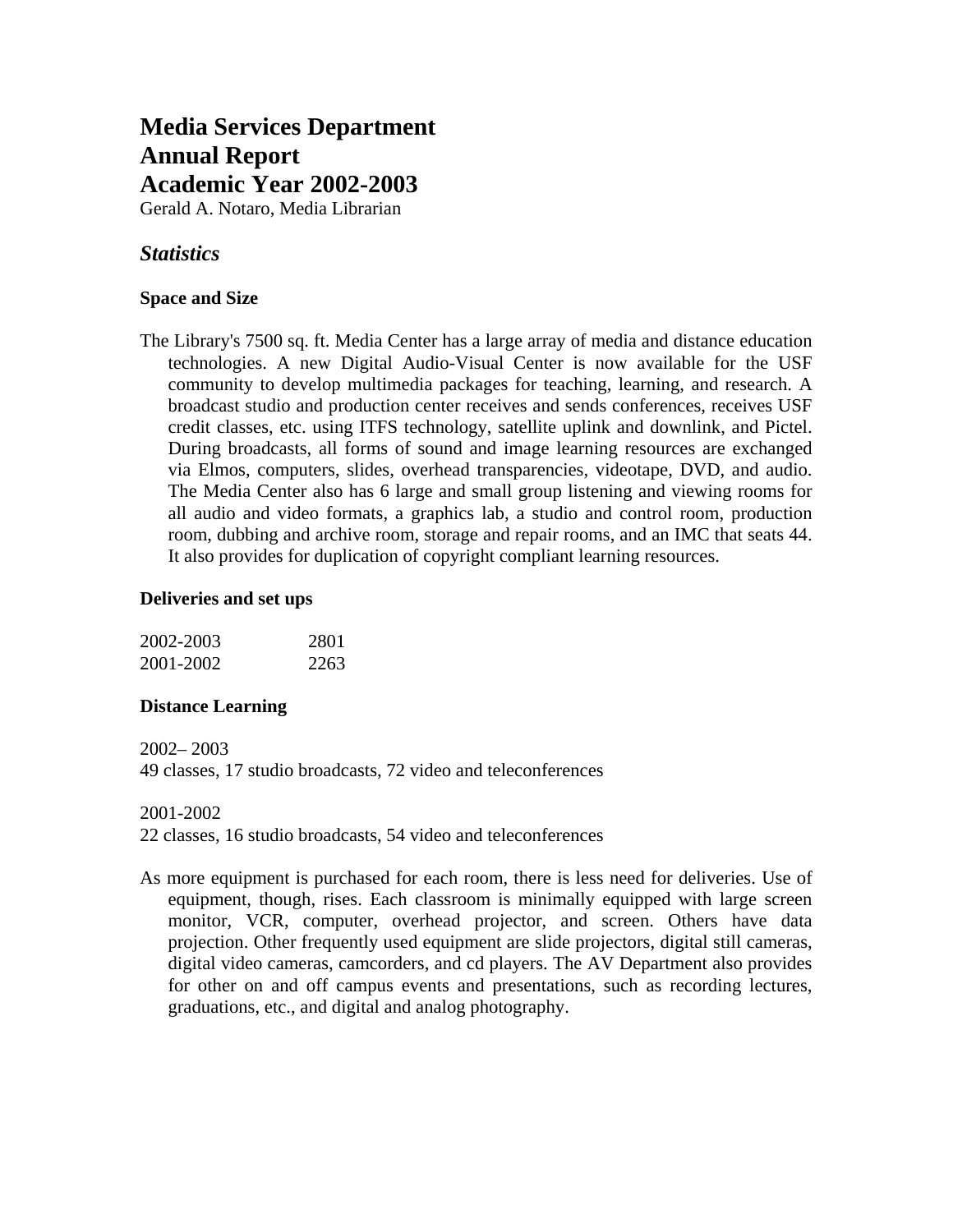# **Media Center Collections:**

| 2002-2003                                                                                                                     |                                                                                               |                                                 | 2001-2002                                                                        |
|-------------------------------------------------------------------------------------------------------------------------------|-----------------------------------------------------------------------------------------------|-------------------------------------------------|----------------------------------------------------------------------------------|
| 536 audiocassettes<br>6640 Juvenile Books<br>4932 Videotapes<br>333 DVD's<br>1042 LP's<br>399 CD's<br>58 Kits<br>4 slide sets | 613 Cataloged Instructional Materials<br>1600 Waiting to be Cataloged Instructional Materials |                                                 | 499<br>457<br>2200<br>6903<br>4755<br>210<br>1043<br>357<br>35<br>$\overline{4}$ |
| <b>Total Items</b>                                                                                                            |                                                                                               |                                                 |                                                                                  |
| 16157                                                                                                                         |                                                                                               |                                                 | 16048                                                                            |
|                                                                                                                               | <b>Additions to Collection</b>                                                                |                                                 |                                                                                  |
| Juvenile<br><b>IMC</b><br>Media                                                                                               | 185<br>128<br>427                                                                             |                                                 |                                                                                  |
|                                                                                                                               | <b>Media Center Circulation</b>                                                               |                                                 |                                                                                  |
| 2002-2003                                                                                                                     |                                                                                               |                                                 | 2001-2002                                                                        |
| Audiocassette<br>Compact discs<br><b>DVDs</b><br>Juvenile<br>Record<br>Video Cassette<br><b>IMC</b>                           |                                                                                               | 217<br>364<br>2298<br>2291<br>34<br>5620<br>188 | 242<br>217<br>972<br>2194<br>30<br>5676<br>240                                   |
| <b>Total</b>                                                                                                                  |                                                                                               | 11009                                           | 9671                                                                             |
|                                                                                                                               | <b>USF Card Production</b>                                                                    |                                                 |                                                                                  |
| <b>USF</b><br><b>SPC</b>                                                                                                      |                                                                                               | 1866<br>258                                     |                                                                                  |
| <b>Total</b>                                                                                                                  |                                                                                               | 2124                                            | 1706                                                                             |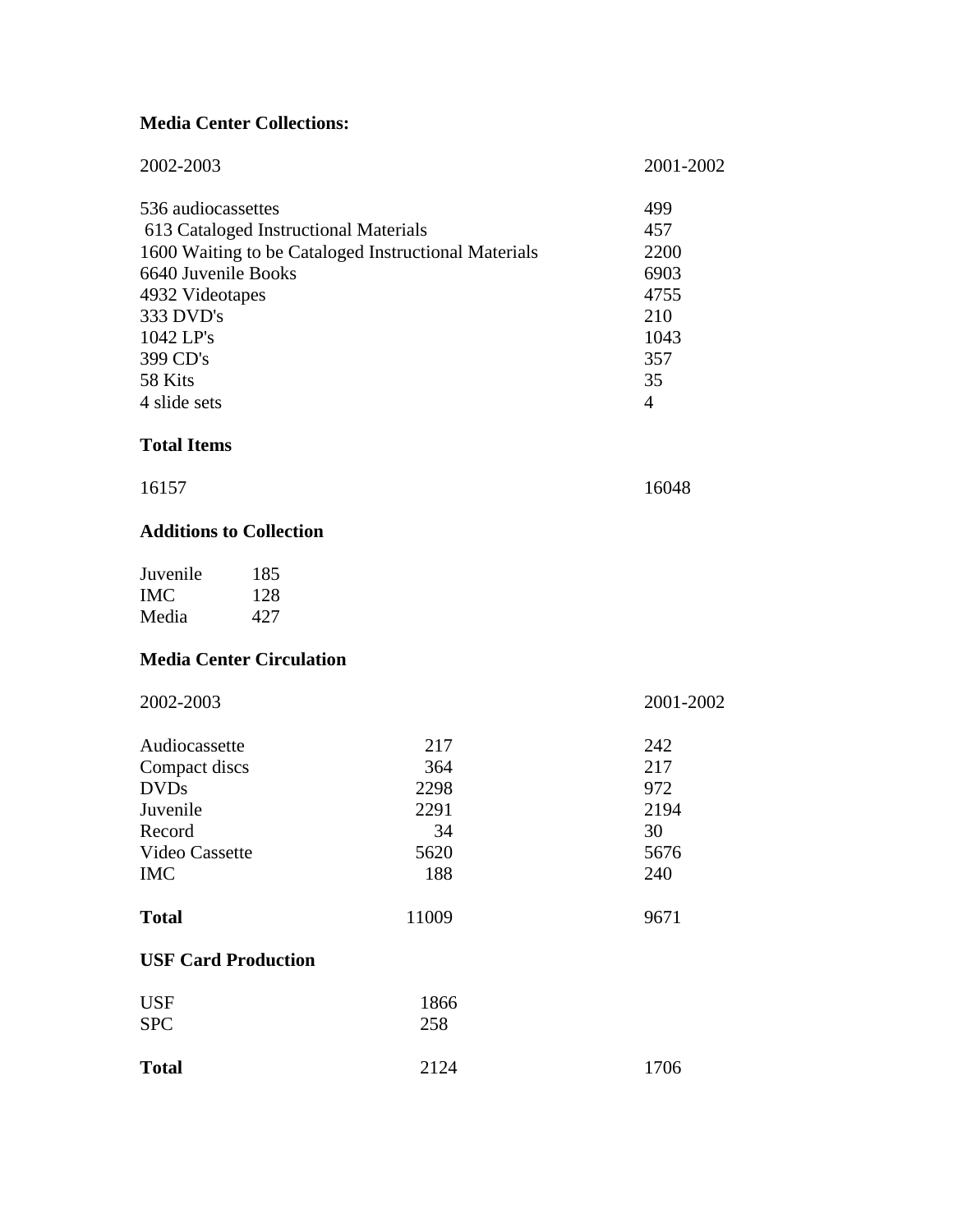## *Assessment Activities*

USFSP faculty members were sent a survey to help improve Media Services in classrooms. Faculty were questioned as to their frequency of use, types of technologies used, and types of services that would improve their instructional and research needs. 17 surveys were returned. The returned comments resulted in the purchase and replacement of all older Overhead Projectors and replacement of older screens. Faculty indicated a desire for data projection instead of large screen monitors in classrooms for instruction. This could be accomplished, but at great expense. Recurring classroom technology funds are not available at the present time, so newly designed and refurbished classrooms and labs are being planned as Smart Classrooms to include large screen data projection and DVD projection. Such is presently the case with the new Business classrooms in the Bayboro Station Building.

Assessment in the coming year will include further surveying of the faculty on equipment and technology needs, but the surveys will be personally distributed in classrooms to increase resulting responses. The data will be used for future equipment purchases and technology design as funds are incurred. Also, faculty will be surveyed as to their use of the media collections and services. The survey will include information on faculty ability to find AV items, the shelving and accessibility of the collections, their awareness of media intralibrary loan, and how the Media collections and services assist their teaching and research needs.

One of the Tampa campus library survey forms included the following comment:

" St. Pete campus library has better selection of DVDs than Tampa Library. I shouldn't have to drive out there for a DVD…"

## *Notable Initiatives and Accomplishments*

The Juvenile Easy-to-Read and Fiction collections were weeded to make room for newer titles.

Media titles that were requested from other locations were referred from the ILL department to the Media Librarian and ordered for the campus media collection.

Participated in the restoration, preservation, digitization, duplication, and distribution of the St. Petersburg 1929 historical film.

The Library's AV services has recently developed a Digital Audio Visual area to aid the USF St. Petersburg community with digital preservation and presentation. Projects can be transferred from analog to digital, e.g. from videotape to DVD or hard drive. Or faculty can place projects on the web.

As we were able to fill the Sr. Equipment Operator position during this academic year, we have expanded professional coverage until 7 p.m. on all weeknights. These times